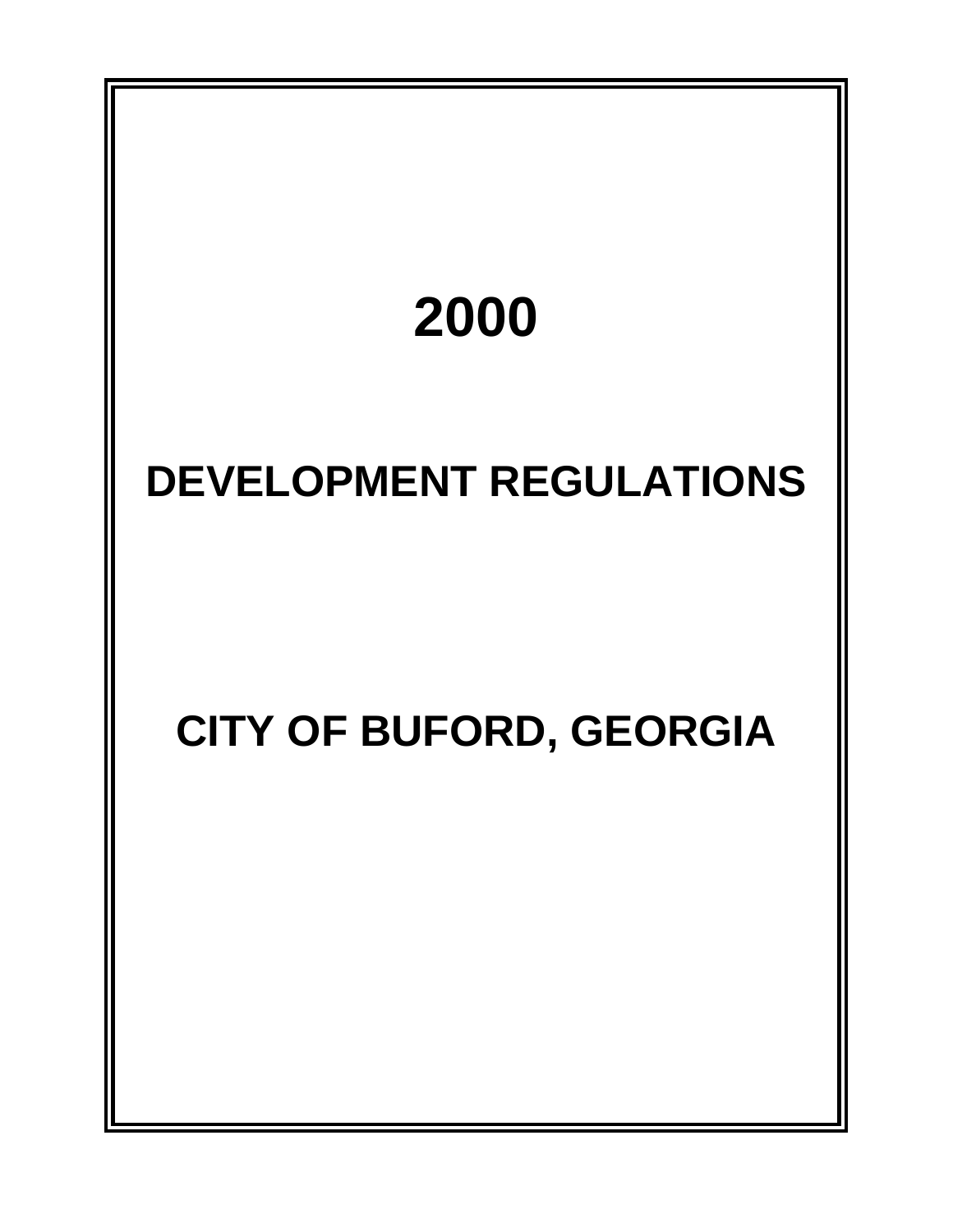### TABLE OF CONTENTS

| 1 <sub>1</sub>   |                          |                                                                                                                                                                                                                           |
|------------------|--------------------------|---------------------------------------------------------------------------------------------------------------------------------------------------------------------------------------------------------------------------|
|                  | 1.1<br>1.2<br>1.3<br>1.4 |                                                                                                                                                                                                                           |
| 2.               |                          | <b>DEFINITIONS</b>                                                                                                                                                                                                        |
|                  | 2.1<br>2.2               |                                                                                                                                                                                                                           |
| 3.               |                          | <b>APPLICATION OF THE REGULATIONS</b>                                                                                                                                                                                     |
|                  | 3.1<br>3.2<br>3.3        | 3.3.1 Conditions Applicable to Title Transfers 3-1<br>3.3.2 Sale of Land by Reference to Unapproved                                                                                                                       |
|                  | 3.4                      | 3.4.5 Non-Residential Project Management 3-4                                                                                                                                                                              |
| $\overline{4}$ . |                          | PERMITS REQUIRED FOR DEVELOPMENT OR CONSTRUCTION                                                                                                                                                                          |
|                  | 4.1                      | <b>Authorization Required for Land Disturbance</b><br>4.1.3 Chattahoochee River Corridor Certificate 4-1<br>4.1.5 Activities Limited to Permit Authorization  4-3<br>4.1.6 Developer's Responsibility for Compliance  4-3 |
|                  | 4.2                      | <b>Land Disturbance Permits</b><br>4.2.1 Clearing Permit, Clearing and Grubbing                                                                                                                                           |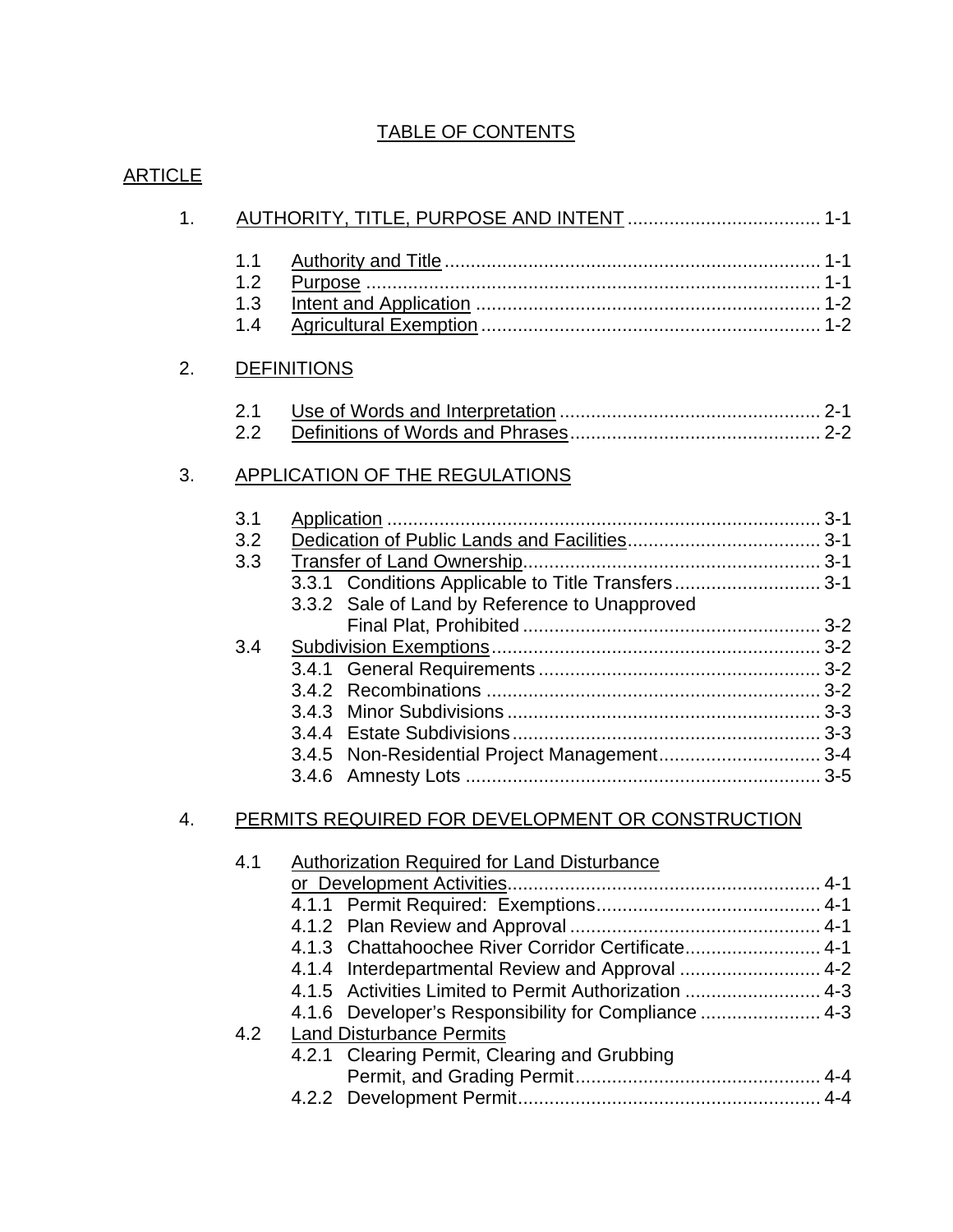| 4. | 4.3 | <b>Building Permits</b><br>Health Department: On-Site Sewage Disposal  4-6<br>4.3.2<br>Single-Family and Duplex Residences 4-6<br>4.3.3<br>4.3.5 Multi-Family and Non-Residential Structures 4-7<br>Issuance on Buildable Lots of Record: Exceptions  4-7<br>4.3.6 |
|----|-----|--------------------------------------------------------------------------------------------------------------------------------------------------------------------------------------------------------------------------------------------------------------------|
| 5. |     | <b>GENERAL REQUIREMENTS</b>                                                                                                                                                                                                                                        |
|    | 5.1 | <b>Suitability of the Land</b><br>5.1.1 Unsuitable Land May Not Be Developed 5-1<br>5.1.2 Unsuitable Land Must Be Included in Buildable Lots  5-1                                                                                                                  |
|    | 5.2 | <b>Conformance to Comprehensive Plan</b><br>5.2.1 Public Sites Shown on the Plan to Be Dedicated or<br>Reserved as Approved by Board of Commissioners 5-1<br>5.2.2 Director May Waive Upon Written Release of the                                                  |
|    |     | 5.2.3 Director Must Disapprove Projects That Do Not<br>Incorporation of Public Land Area Into Buildable<br>5.2.4                                                                                                                                                   |
|    | 5.3 | Zoning and Other Regulations<br>Discrepancy Between Minimum Standards:<br>5.3.1                                                                                                                                                                                    |
|    | 5.4 | 5.3.2 Building Setbacks to Conform to Zoning Resolution  5-2<br><b>Required Public Improvements</b>                                                                                                                                                                |
|    | 5.5 | <u>Lots</u><br>5-5.1 Lots to Conform to the Zoning Resolution 5-2<br>Double Frontage and Reverse Frontage Lots Are<br>5.5.2                                                                                                                                        |
|    | 5.6 | <b>Survey Monuments</b>                                                                                                                                                                                                                                            |
|    | 5.7 | <b>Standard Drawings</b><br>5.7.1 Department to Maintain Standard Drawings on File 5-3<br>5.7.2 Standard Drawings to Illustrate Standards5-3<br>5.7.3 Standard Drawings Incorporated as Part of                                                                    |
|    | 5.8 | Buffers, Landscaping, and Tree Preservation<br>5.8.1<br>5.8.2<br>5.8.3 Tree Protection Ordinance Requirements5-5                                                                                                                                                   |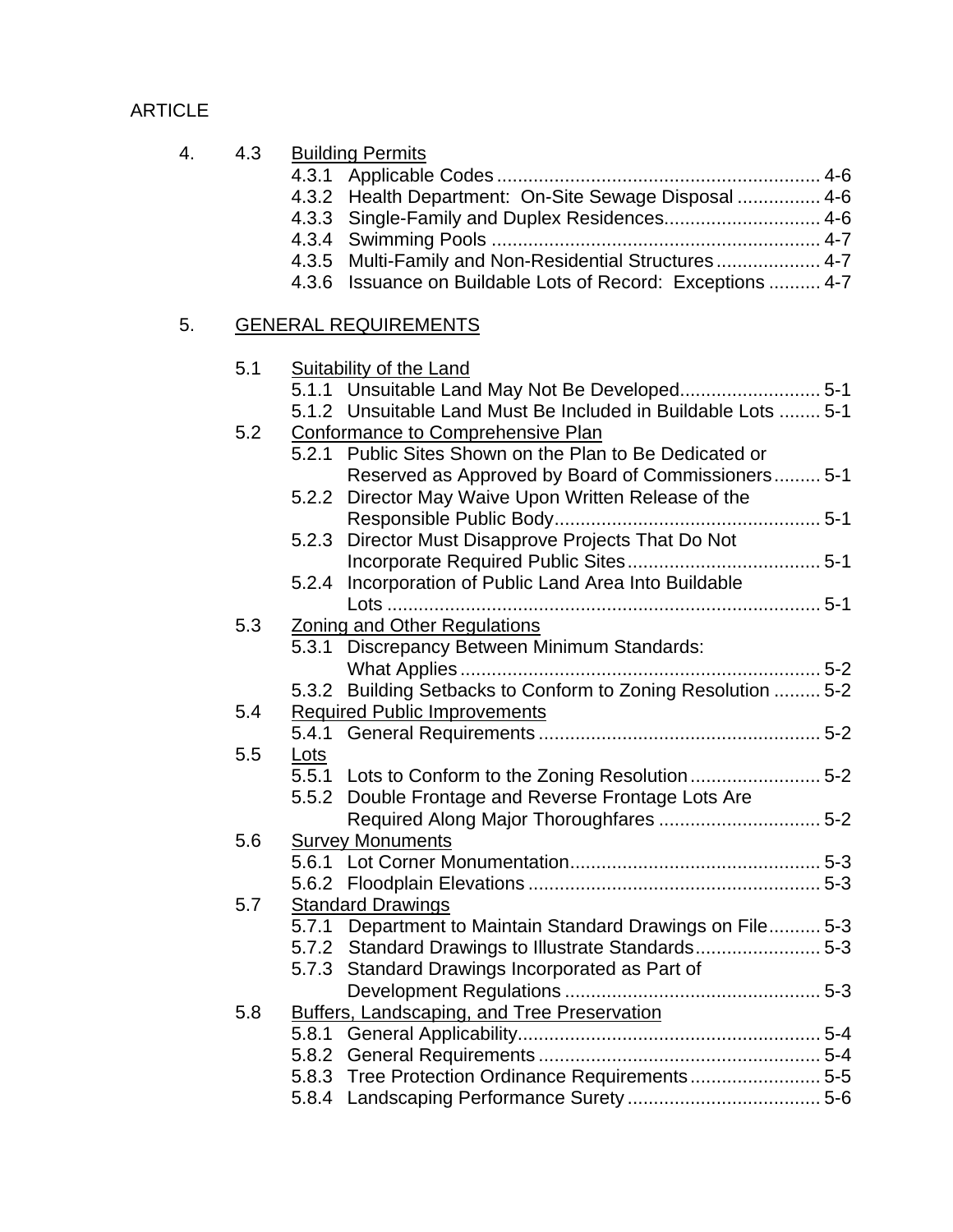|    | 5.9  | <b>Recreation Areas</b>                                 |
|----|------|---------------------------------------------------------|
|    |      |                                                         |
|    | 5.10 |                                                         |
| 6. |      | ACCESS AND RIGHT-OF-WAY REQUIREMENTS AND STREET         |
|    | 6.1  | <b>Access</b>                                           |
|    |      | 6.1.1 Large Parcels to Provide Future Street Access 6-1 |
|    |      | 6.1.2 Landlocking of Adjacent Property Prohibited 6-1   |
|    |      |                                                         |
|    |      | 6.1.4 Private Streets to be Constructed Pursuant to     |
|    |      |                                                         |
|    |      |                                                         |
|    | 6.2  | <b>Streets</b>                                          |
|    |      |                                                         |
|    | 6.3  |                                                         |
|    |      | Minimum Right-of-Way and Street Improvements            |
|    |      |                                                         |
|    |      | Table 6-A Minimum Right-of-Way and Roadway              |
|    |      | Widths for New Streets and Widenings 6-4                |
|    |      |                                                         |
|    |      | 6.3.3 Street Widenings - Single-Family Detached         |
|    |      |                                                         |
|    |      | 6.3.4 Street Widenings - Single-Family Attached,        |
|    |      | Multi-Family, and Non-Residential Developments 6-8      |
|    |      |                                                         |
|    |      |                                                         |
|    |      | 6.3.7 Improvements Along State Highways 6-12            |
|    | 6.4  | <b>General Layout Requirements</b>                      |
|    |      | 6.4.1 Conformance to Comprehensive Plan 6-12            |
|    |      |                                                         |
|    |      |                                                         |
|    |      |                                                         |
|    |      |                                                         |
|    |      |                                                         |
|    |      |                                                         |
|    |      | 6.4.8                                                   |
|    |      | 6.4.9                                                   |
|    | 6.5  | <b>Traffic Control Devices</b>                          |
|    |      |                                                         |
|    |      | 6.5.2                                                   |
|    |      |                                                         |
|    |      |                                                         |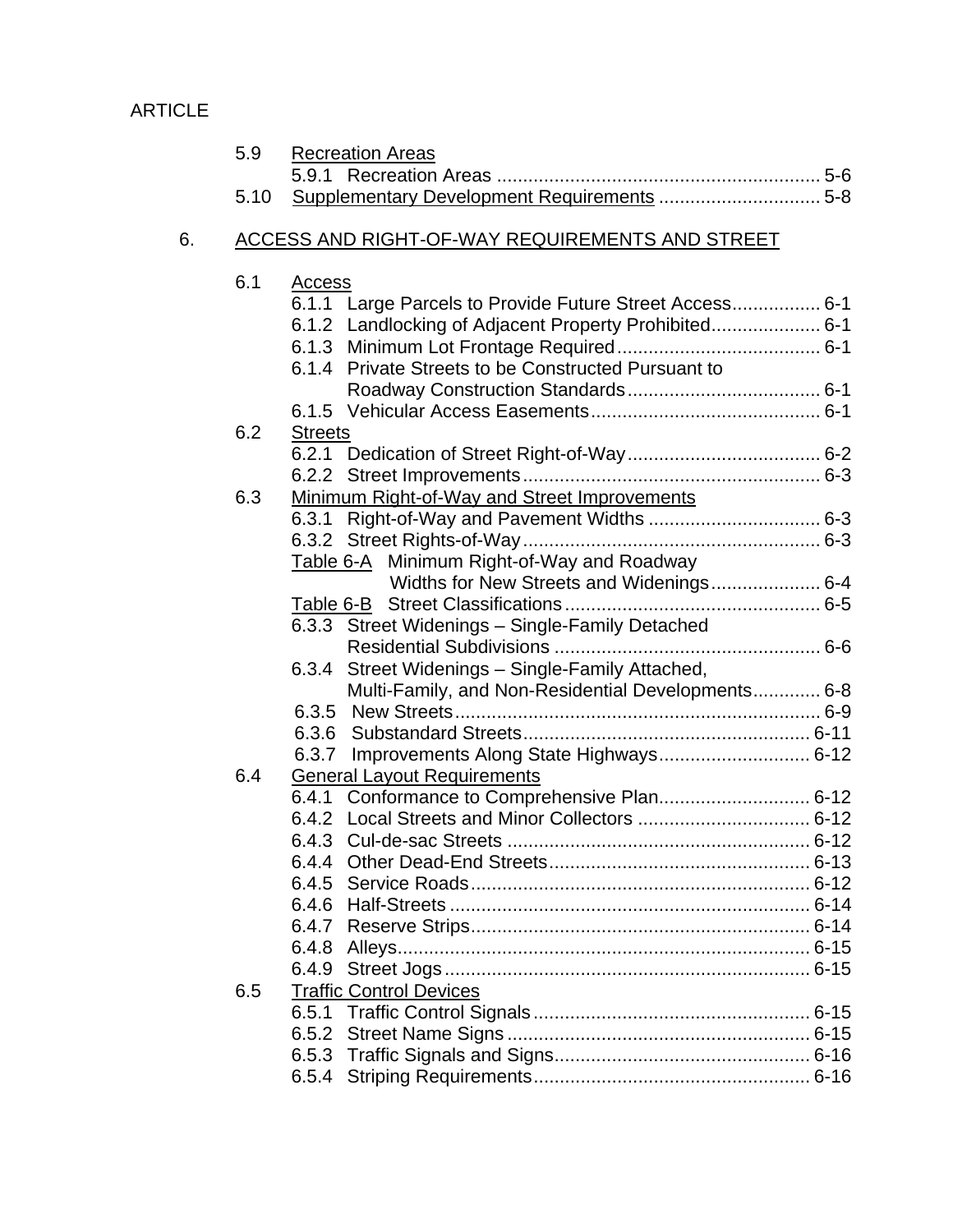| 6.6  |                                                              |  |
|------|--------------------------------------------------------------|--|
| 6.7  | <b>Subgrade Preparation for All Streets</b>                  |  |
|      | Subgrade in Accordance With Georgia<br>6.7.1                 |  |
|      |                                                              |  |
|      | 6.7.2                                                        |  |
|      | 6.7.3                                                        |  |
|      | 6.7.4                                                        |  |
|      | 6.7.5                                                        |  |
|      | 6.7.6                                                        |  |
|      | 6.7.7                                                        |  |
|      | 6.7.8                                                        |  |
| 6.8  | Road Widening                                                |  |
|      | 6.8.1                                                        |  |
|      | 6.8.2                                                        |  |
| 6.9  | New Local and Minor Collector Streets                        |  |
|      | 6.9.1<br>New Local and Minor Streets Within a                |  |
|      |                                                              |  |
|      | 6.9.2                                                        |  |
|      | 6.9.3<br>Non-Residential Subdivision or Development          |  |
|      |                                                              |  |
| 6.10 | <b>New Major Thoroughfares</b>                               |  |
|      | 6.10.1 Construction Standards: Major Thoroughfares 6-20      |  |
|      | Table 6-B Construction Standards - Major Thoroughfares  6-21 |  |
| 6.11 | <b>Curb and Gutter</b>                                       |  |
|      |                                                              |  |
|      |                                                              |  |
|      |                                                              |  |
|      | 6.11.4 Principal Arterial and Major Arterial Curbing  6-22   |  |
|      |                                                              |  |
| 6.12 | <b>Underground Utilities</b>                                 |  |
|      | 6.12.1 Installation and Compaction Required                  |  |
|      |                                                              |  |
|      | 6.12.2 After Base Installed, Utilities to Be Bored 6-23      |  |
|      |                                                              |  |
|      |                                                              |  |
| 6.13 | Sidewalks                                                    |  |
|      |                                                              |  |
|      |                                                              |  |
|      |                                                              |  |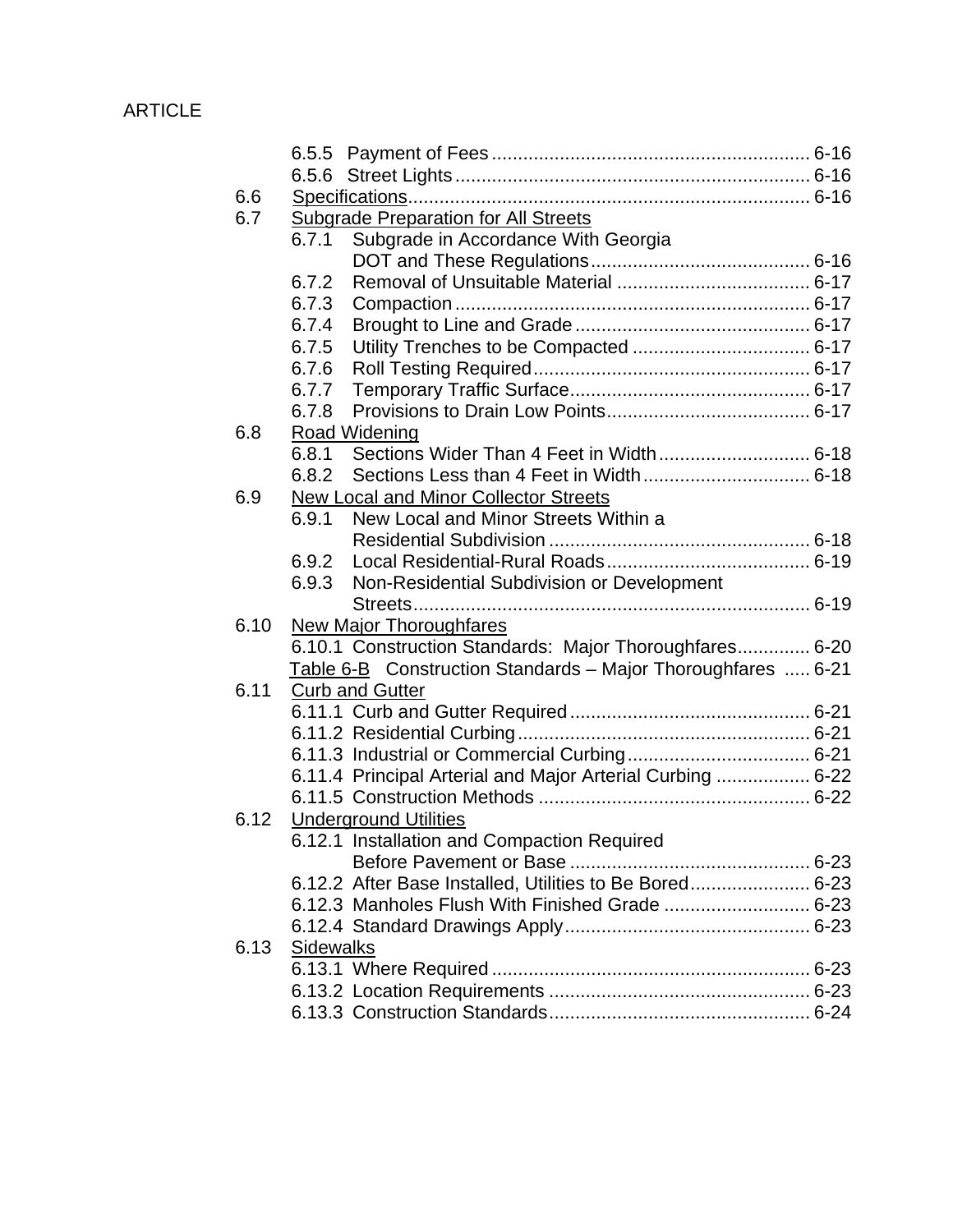# 7. UTILITIES AND EASEMENTS

| 7.1 | <b>Placement of Utilities</b><br>7.1.1 Underground Utilities to Be in |
|-----|-----------------------------------------------------------------------|
|     |                                                                       |
|     | 7.1.2 Private Underground Utilities Require                           |
|     |                                                                       |
| 7.2 | <b>Water System and Fire Hydrants</b>                                 |
|     | 7.2.1 Connection of Public Water Main Required                        |
|     | 7.2.2 Water, Fire Hydrants, etc., to Be Designed                      |
|     | According to Applicable Standards, and                                |
|     |                                                                       |
|     | Water Mains to Be Installed After Curbs<br>7.2.3                      |
|     |                                                                       |
|     |                                                                       |
|     | Table 7-A Easements for Storm Drain Pipes                             |
| 7.3 | <b>Sanitary Sewage Disposal</b>                                       |
|     | 7.3.1 Connection to Sewage Disposal                                   |
|     |                                                                       |
|     | 7.3.2 If Sewer is Available, Septic Not Allowed 7-2                   |
|     | 7.3.3 Septic Field Must Be Located Out of the                         |
|     |                                                                       |
|     |                                                                       |
| 7.4 | Easements                                                             |
|     |                                                                       |
|     | 7.4.2 Width of Permanent Sanitary Sewer                               |
|     |                                                                       |
|     | 7.4.3 Provision for Common Sanitary Drainage                          |
|     |                                                                       |
|     |                                                                       |
| 7.5 | <b>Street Cuts</b>                                                    |
|     |                                                                       |
|     |                                                                       |
|     |                                                                       |
|     |                                                                       |
|     |                                                                       |
|     |                                                                       |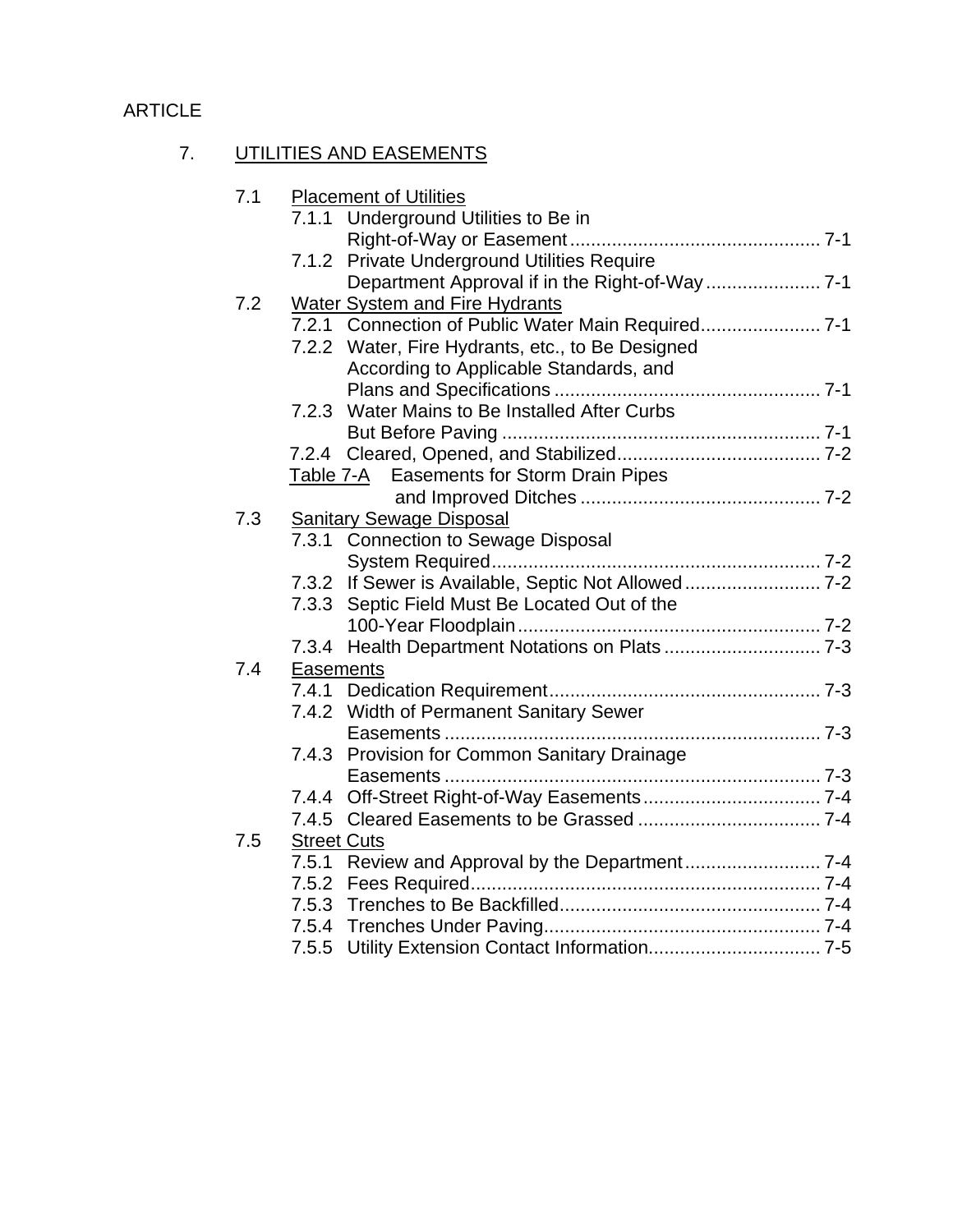### 8. SITE GRADING, STORMWATER DETENTION, CULVERTS AND PIPED DRAINAGE SYSTEMS AND SOIL SEDIMENT CONTROL **REQUIREMENTS**

| 8.1 | <b>Site Grading</b>     |                                                       |  |
|-----|-------------------------|-------------------------------------------------------|--|
|     | 8.1.1                   | Compliance With Line and Grade Required 8-1           |  |
|     | 8.1.2                   |                                                       |  |
|     | 8.1.3                   | Consistent With Metropolitan River Protection Act 8-1 |  |
|     | 8.1.4                   |                                                       |  |
|     | 8.1.5                   |                                                       |  |
|     | 8.1.6                   | Special Conditions for Soils With Low Shearing        |  |
|     |                         |                                                       |  |
| 8.2 |                         | <b>Stormwater Detention</b>                           |  |
|     | 8.2.1                   | Stormwater Management Report Required 8-2             |  |
|     | 8.2.2                   |                                                       |  |
|     | 8.2.3                   |                                                       |  |
|     | Table 8-A               | Detention Methodology by Drainage                     |  |
|     |                         |                                                       |  |
|     | 8.2.4                   |                                                       |  |
|     | 8.2.5                   | Detention Facility Easement Requirements  8-8         |  |
|     | 8.2.6                   |                                                       |  |
|     | 8.2.7                   | Detention Facility Construction Standards  8-9        |  |
|     | 8.2.8                   | Detention Facility Engineer's Certification           |  |
|     |                         |                                                       |  |
| 8.3 |                         | <b>Culverts and Piped Drainage Systems</b>            |  |
|     | 8.3.1                   |                                                       |  |
|     | 8.3.2                   |                                                       |  |
|     | 8.3.3                   |                                                       |  |
|     | 8.3.4                   |                                                       |  |
|     | 8.3.5                   |                                                       |  |
|     | 8.3.6                   |                                                       |  |
|     | 8.3.7                   |                                                       |  |
|     | 8.3.8                   |                                                       |  |
|     | 8.3.9                   |                                                       |  |
|     |                         |                                                       |  |
|     |                         |                                                       |  |
|     |                         |                                                       |  |
| 8.4 | <b>Surface Drainage</b> |                                                       |  |
|     | 8.4.1                   |                                                       |  |
|     | 8.4.2                   |                                                       |  |
| 8.5 |                         | <b>Erosion Control</b>                                |  |
|     | 8.5.1                   |                                                       |  |
|     | 8.5.2                   |                                                       |  |
|     | 8.5.3                   |                                                       |  |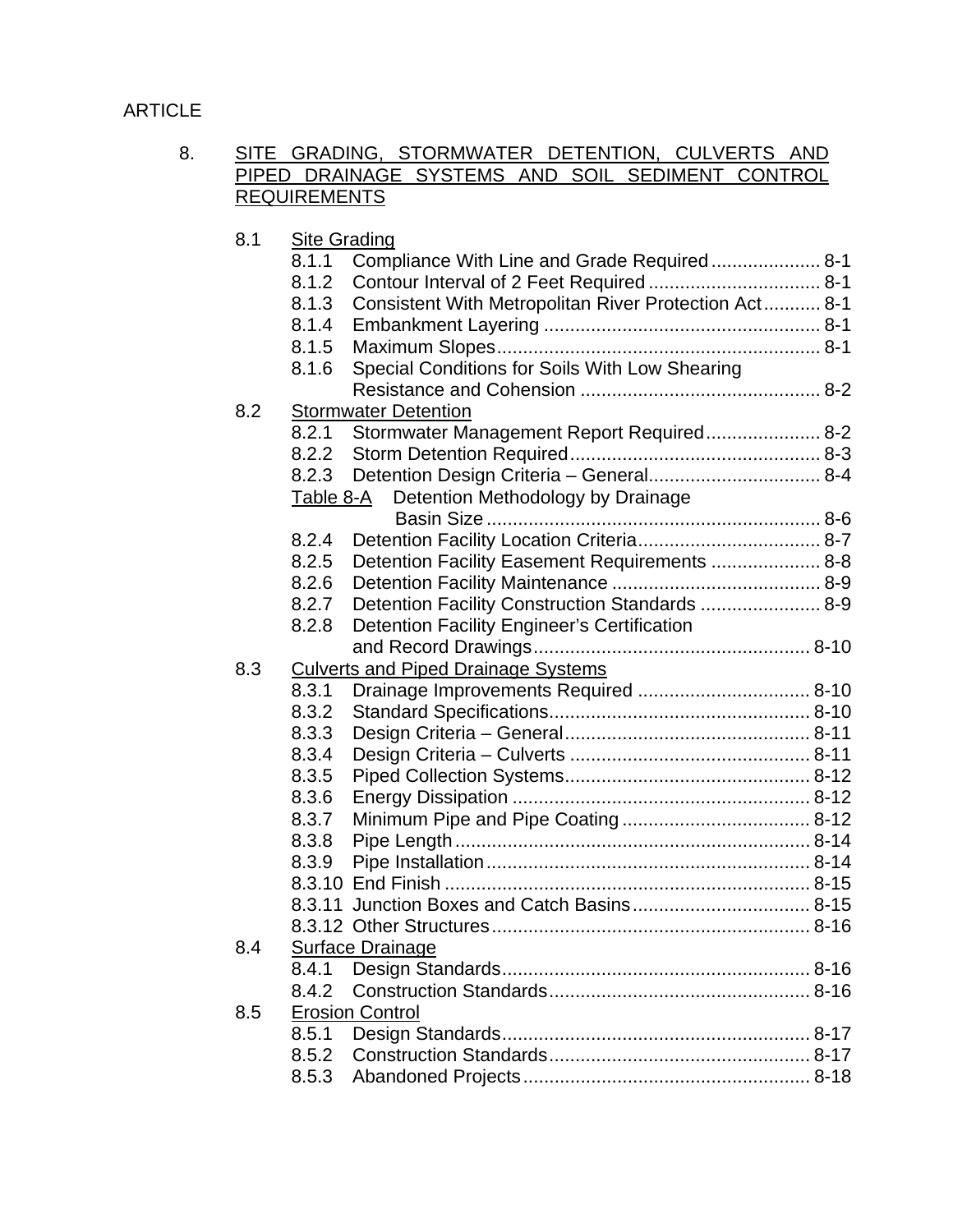## 9. PERFORMANCE GUIDELINES

| 9.1 | General                                               |  |
|-----|-------------------------------------------------------|--|
|     |                                                       |  |
|     |                                                       |  |
|     | 9.1.3                                                 |  |
| 9.2 | <u>Lots</u>                                           |  |
|     | 9.2.1                                                 |  |
|     | 9.2.2                                                 |  |
|     |                                                       |  |
| 9.3 | <b>Blocks</b>                                         |  |
|     |                                                       |  |
|     |                                                       |  |
| 9.4 |                                                       |  |
| 9.5 | Roadway Design                                        |  |
|     |                                                       |  |
|     | Minimum Design Speed and<br>Table 9-A                 |  |
|     |                                                       |  |
|     |                                                       |  |
|     | Table 9-B Constant (K) Values for Vertical Curves 9-6 |  |
|     |                                                       |  |
|     | Table 9-C                                             |  |
|     | Table 9-D                                             |  |
|     |                                                       |  |
| 9.6 | <b>Street Intersections</b>                           |  |
|     |                                                       |  |
|     |                                                       |  |
|     |                                                       |  |
|     |                                                       |  |
|     | Approach Distances at Major<br>Table 9-E              |  |
|     |                                                       |  |
|     | 9.6.5                                                 |  |
|     |                                                       |  |
|     |                                                       |  |
|     | 9.6.7                                                 |  |
|     | 9.6.8                                                 |  |
|     |                                                       |  |
| 9.7 | <b>Driveway Intersections</b>                         |  |
|     | 9.7.1                                                 |  |
|     |                                                       |  |
|     |                                                       |  |
|     |                                                       |  |
|     |                                                       |  |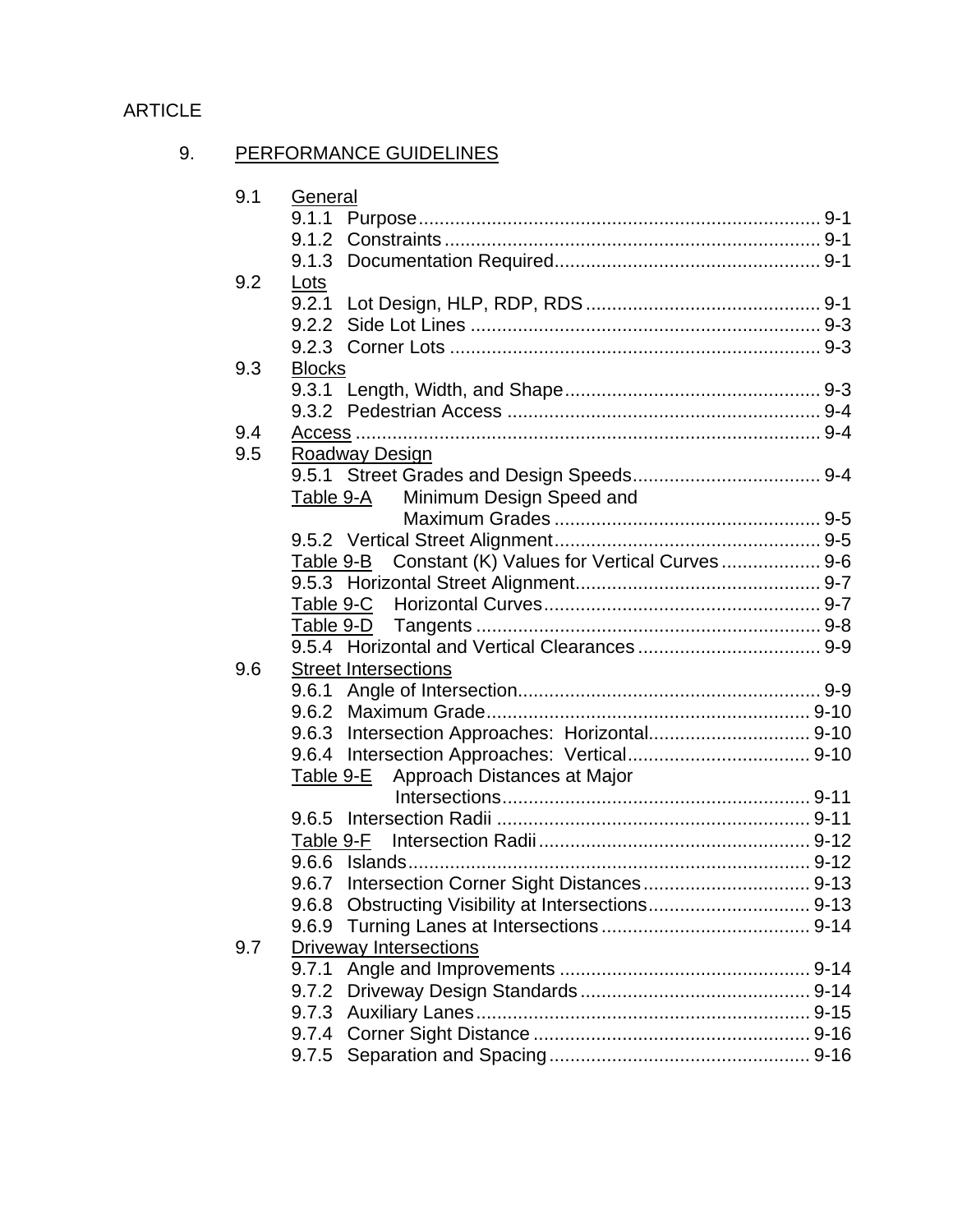### 9.8 Stormwater Detention Guidelines

|     | 9.8.1     | General                                               | $9 - 17$ |
|-----|-----------|-------------------------------------------------------|----------|
|     |           |                                                       |          |
|     | 9.8.2     |                                                       |          |
|     | 9.8.3     |                                                       | $9 - 21$ |
|     | 9.8.4     |                                                       |          |
|     | 9.8.5     |                                                       |          |
|     | 9.8.6     |                                                       |          |
|     | 9.8.7     |                                                       |          |
|     | 9.8.8     | Ponds and Lakes Not Used for Detention  9-26          |          |
| 9.9 |           | <b>Culverts and Pipe Collection System Guidelines</b> |          |
|     | 9.9.1     |                                                       | $9 - 26$ |
|     | 9.9.2     |                                                       |          |
|     | 9.9.3     | Outlet Location – Culverts and Piped Systems          | $9 - 27$ |
|     | 9.9.4     |                                                       | $9 - 27$ |
|     | 9.9.5     |                                                       | $9 - 27$ |
|     | Table 9-H |                                                       |          |
|     |           |                                                       |          |

# 10. PLAN AND PLAT SPECIFICATIONS

| 10.1 | <b>Sketch Plan Specifications</b>                      |  |
|------|--------------------------------------------------------|--|
|      |                                                        |  |
|      | 10.1.2 Freehand Drawing (Approximate Scale)  10-1      |  |
|      |                                                        |  |
| 10.2 | <b>Subdivision Development Plans</b>                   |  |
|      | 10.2.1 What a Development Permit for a Subdivision     |  |
|      |                                                        |  |
|      |                                                        |  |
|      |                                                        |  |
|      |                                                        |  |
|      | 10.2.5 List of What is Required to be Shown  10-4      |  |
|      | 10.2.6 Certificate of Development Plans Approval  10-7 |  |
|      | 10.2.7 Other Development Plans to Accompany            |  |
|      |                                                        |  |
|      |                                                        |  |
| 10.3 | <b>Final Plat Specifications</b>                       |  |
|      |                                                        |  |
|      |                                                        |  |
|      | 10.3.3 Conformation to Preliminary Plat 10-10          |  |
|      |                                                        |  |
|      |                                                        |  |
|      |                                                        |  |
|      |                                                        |  |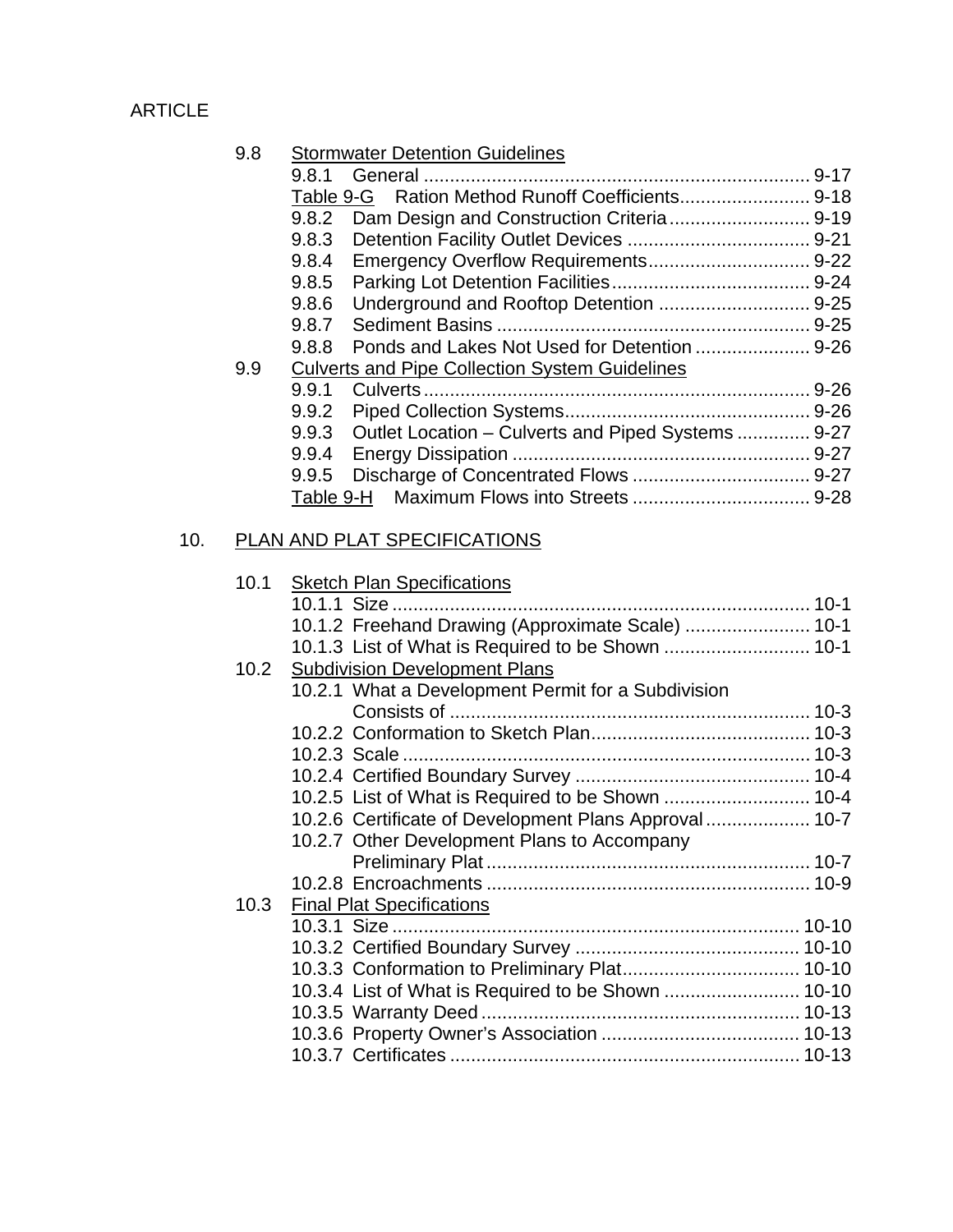$11.$ 

| 10.4 | House Location Plan (HLP)                                    |
|------|--------------------------------------------------------------|
|      |                                                              |
|      |                                                              |
|      |                                                              |
|      |                                                              |
|      | 10.4.5 Certificate - Department Approval  10-18              |
| 10.5 | <b>Residential Drainage Plan (RDP)</b>                       |
|      | 10.5.1 Certified Boundary Survey Required 10-19              |
|      | 10.5.2 List of What is Required to be Shown  10-19           |
|      | 10.5.3 Residential Drainage Study (RDS) 10-20                |
|      | 10.5.4 Certificate of Occupancy - Conditions  10-20          |
|      | 10.5.5 Certificate - Department Approval  10-20              |
| 10.6 | <b>Site Development Plans</b>                                |
|      | 10.6.1 What a Development Permit for a Site                  |
|      |                                                              |
|      |                                                              |
|      |                                                              |
|      |                                                              |
|      | 10.6.5 List of What is Required to be Shown  10-22           |
|      | 10.6.6 Certificate of Development Plans Approval 10-25       |
|      | 10.6.7 Other Development Plans to Accompany Site Plan  10-25 |
|      |                                                              |
| 10.7 | <b>Tree Protection Plan Specifications</b>                   |
|      |                                                              |
|      | 10.7.2 In Accordance With Tree Protection Ordinance  10-27   |
| 10.8 | <b>Buffer and Landscape Plan Specifications</b>              |
|      |                                                              |
|      | 10.8.2 Shown on Site Plan or Boundary Survey  10-28          |
|      |                                                              |
|      |                                                              |
|      | <b>PROCEDURES</b>                                            |
|      | 11.1 Subdivision Review Procedures                           |
|      |                                                              |
|      |                                                              |
|      | 11.1.3 Development Plans Approval for Subdivisions 11-2      |
|      |                                                              |
| 11.2 | <b>Non-Subdivision Review Procedures</b>                     |
|      |                                                              |
|      |                                                              |
|      |                                                              |
|      |                                                              |

11.2.4 Certificate of Development Conformance Approval Process .......................................................... 11-10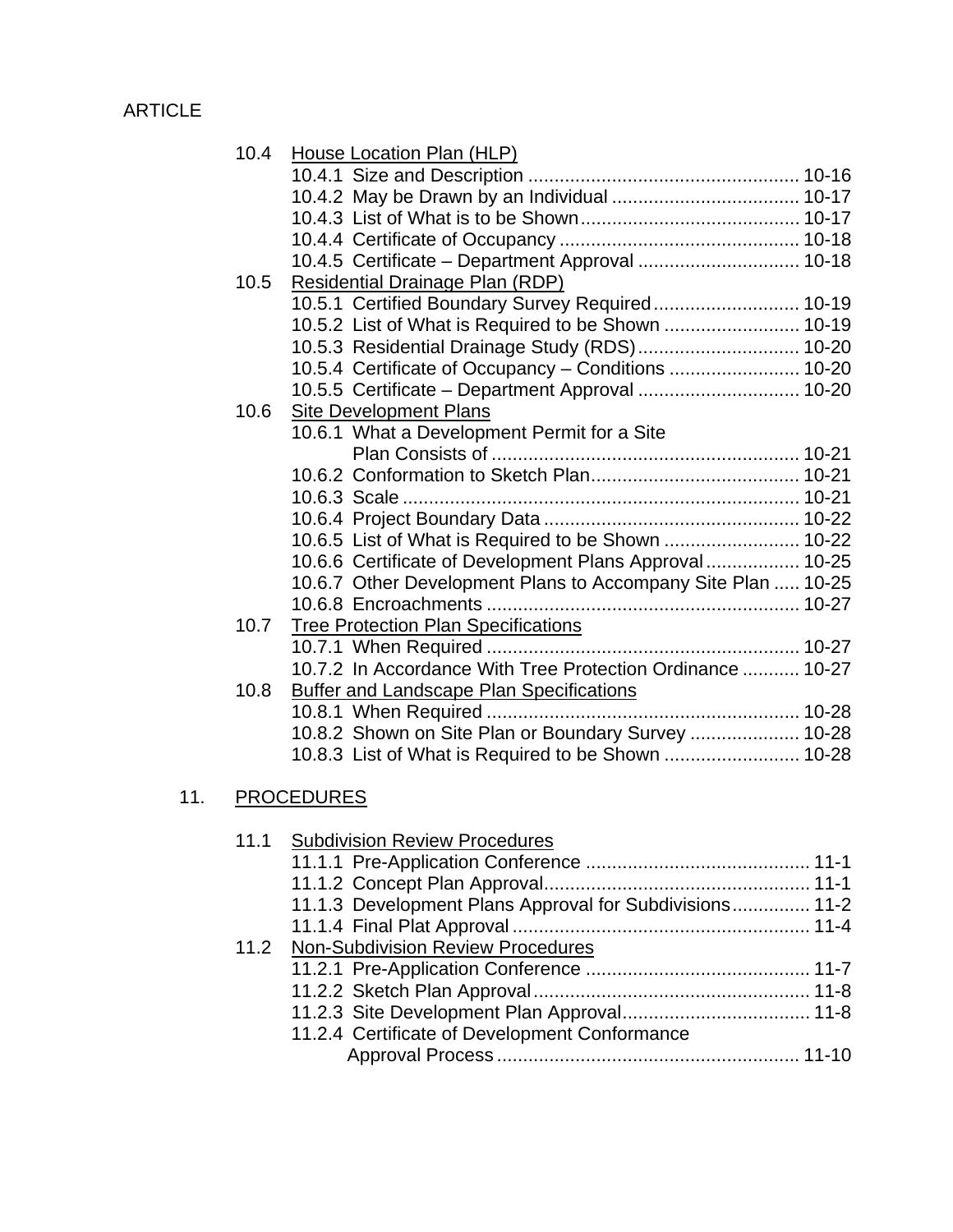|     | 11.3        | Assignment of Names and Addresses<br>11.3.1 Subdivision or Development Names  11-13 |
|-----|-------------|-------------------------------------------------------------------------------------|
|     | 11.4        | Initiation of Development Activities                                                |
|     |             |                                                                                     |
|     |             | 11.4.4 Responsibility for Quality and Design 11-17                                  |
|     |             |                                                                                     |
|     |             |                                                                                     |
|     | 11.5        | <b>Approval of Development Conformance</b>                                          |
|     |             |                                                                                     |
|     |             |                                                                                     |
|     |             |                                                                                     |
|     | 11.6        | <b>Project Closeout and Continuing Maintenance</b>                                  |
|     |             | 11.6.1 Development Performance and Maintenance                                      |
|     |             | 11.6.2 Maintenance and Performance Surety 11-20                                     |
|     |             |                                                                                     |
| 12. | <b>FEES</b> |                                                                                     |
|     | 12.1        |                                                                                     |
|     | 12.2        |                                                                                     |
|     | 12.3        |                                                                                     |
|     | 12.4        |                                                                                     |
|     | 12.5        |                                                                                     |
|     | 12.6        |                                                                                     |
| 13. |             | ADMINISTRATION, APPEAL, AND VIOLATIONS                                              |
|     | 13.1        | Administration<br>13.1.1 Administered by Director of Department                     |
|     |             |                                                                                     |
|     |             | 13.1.2 Director Authorized to Suspend or Stop                                       |
|     |             |                                                                                     |
|     | 13.2        |                                                                                     |
|     | 13.3        |                                                                                     |
|     | 13.4        | Appeal and Waiver of the Regulations                                                |
|     |             |                                                                                     |

| 13.5 Violation and Penalty |  |
|----------------------------|--|
|                            |  |